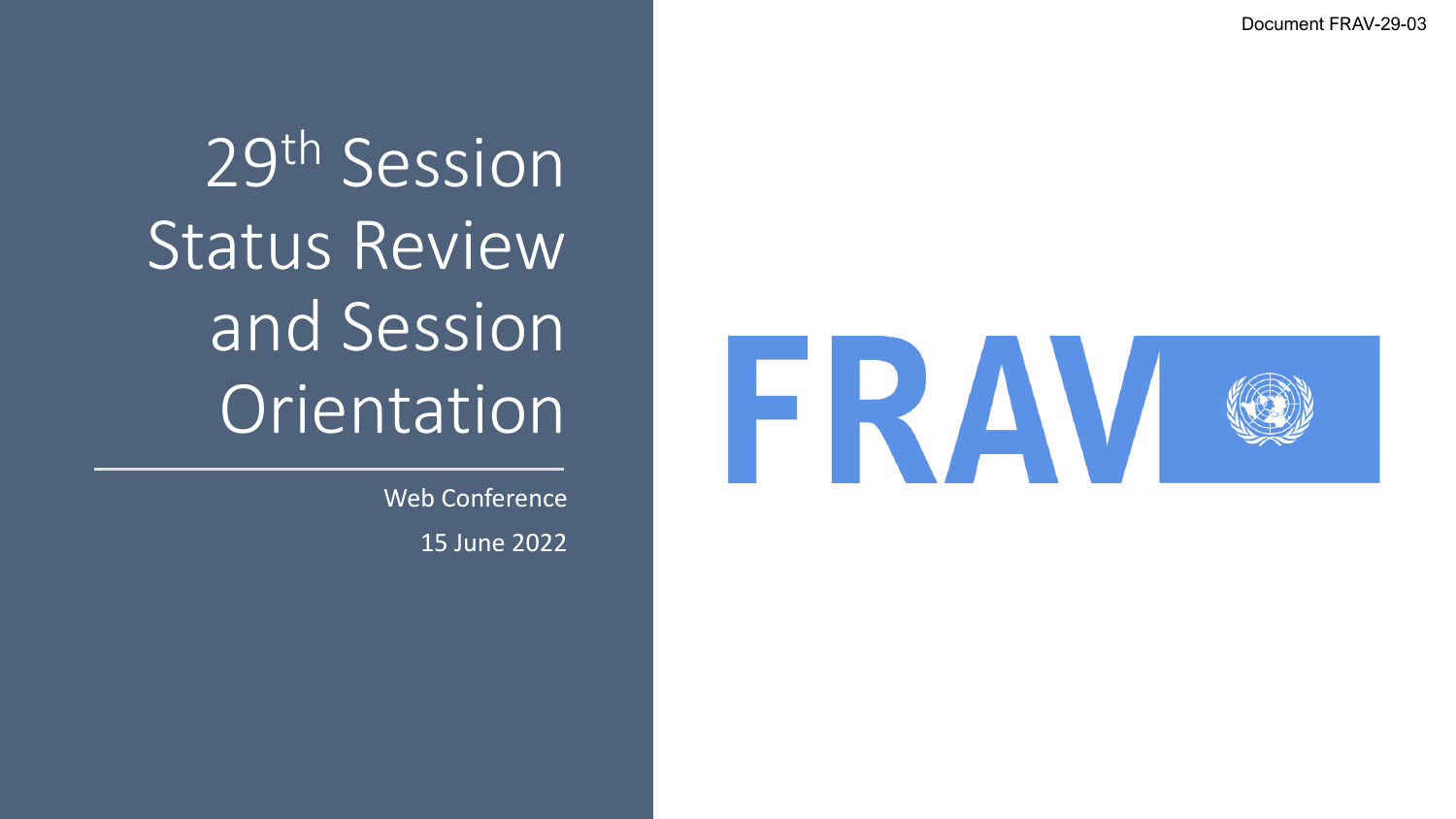### Agenda item 1 Adoption of the agenda

| Agenda item |                                                                                                                                                                |                   | <b>Documentation</b> |
|-------------|----------------------------------------------------------------------------------------------------------------------------------------------------------------|-------------------|----------------------|
| 1.          | Adoption of the agenda                                                                                                                                         | <b>FRAV-29-01</b> |                      |
| 2.          | Session orientation and status review                                                                                                                          | 12:50-13:10       | <b>FRAV-29-03</b>    |
| 3.          | <b>FRAV</b> mandate extension<br>3.1. FDAV amendment<br>3.2. FRAV milestones<br>3.3. VMAD coordination                                                         | 13:10-14:10       |                      |
| 4.          | FRAV work plan<br>4.1. 30 <sup>th</sup> FRAV session dates/venue<br>4.2. 30 <sup>th</sup> FRAV session objectives<br>4.3. Preliminary discussion               | 14:10-15:45       |                      |
| 5.          | <b>Other business</b><br>5.1. Presentation of Rules of the Road concept to WP.1                                                                                | (UK)              |                      |
| 6.<br>7.    | FRAV status and next steps<br>6.1.<br>Next session: [19-21 July, Paris]<br>6.2.<br>Future sessions (tentative)<br>6.2.1. 13-14 September<br>Any other business | 15:00-15:15       |                      |

The FRAV mandate will be extended until June 2024. Two additional years to fully deliver on current Terms of Reference.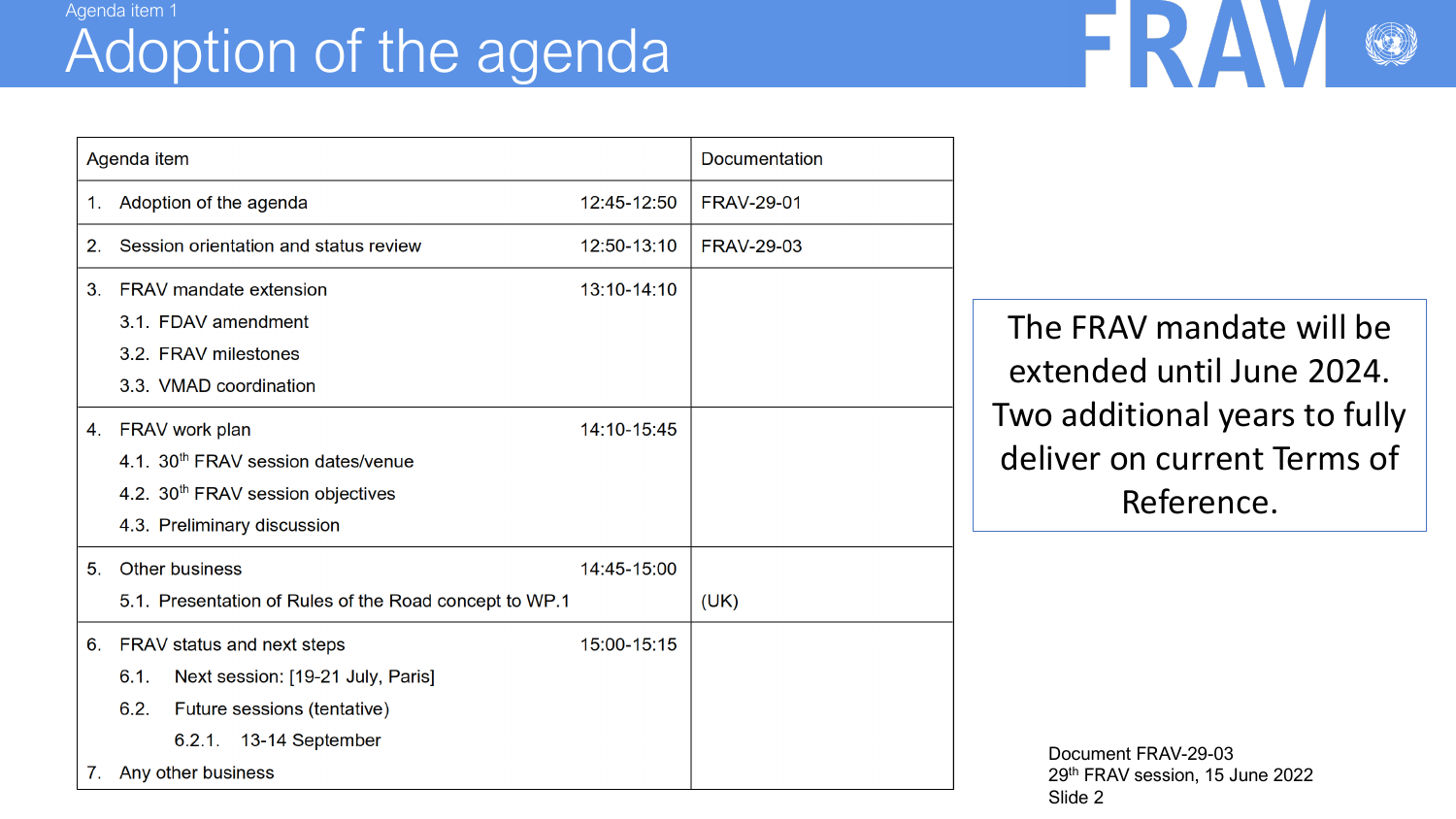### Agenda 2 FRAV status



- Reported on FRAV status to GRVA
	- Draft FRAV guidelines and recommendations (GRVA-13-36)
	- FRAV status report (GRVA-13-37)
- FRAV mandate extension to June 2024
	- Endorsed by GRVA for recommendation to WP.29
	- Formal decision during June WP.29 session
	- VMAD mandate extension to June 2024
- Other stakeholder input to GRVA
	- OICA/CLEPA vision for ADS regulatory roadmap (GRVA-13-18)
	- ITU/T "Molly problem" technical report (GRVA-13-34) Data recording, eCall responses, etc. to driverless vehicle-VRU collision in absence of witnesses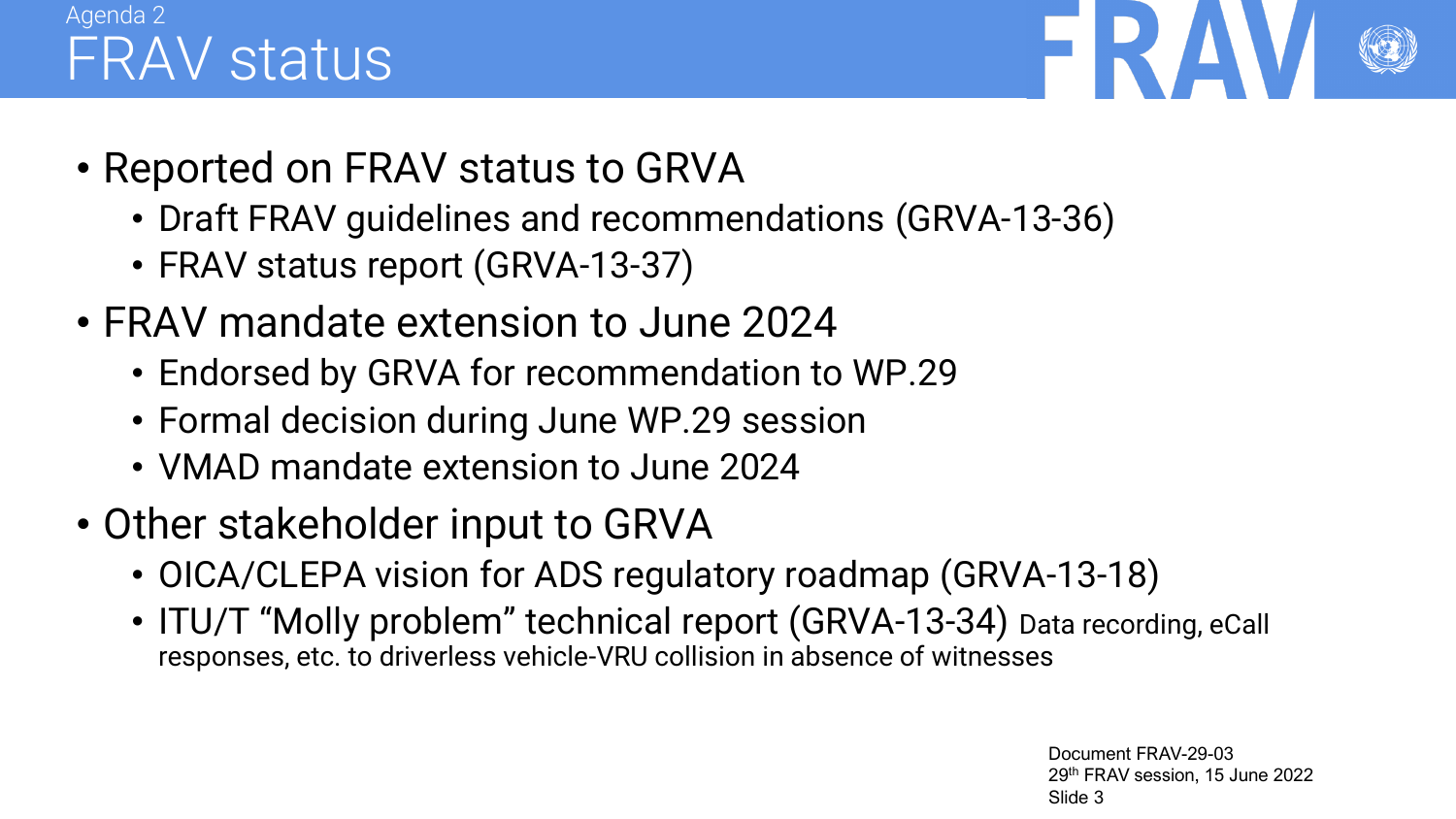## Agenda 3 Mandate extension

- Two steps:
	- Complete "current tasks" June 2023
	- Deliverable for June 2024
- GRVA chair and secretary to draft amendment to FDAV
- Views on the FDAV amendment?



GRVA agreed that the group would finalize its current tasks during the first 12 months of the mandate extension. GRVA requested the Chair and the Secretary to draft an amendment proposal to the Framework Document on Automated/Autonomous Vehicles (FDAV), detailing the envisaged milestones of FRAV for the extended mandate including a preview for the time beyond.

#### Implications?

- March 2023: Interim FRAV document (companion to VMAD Master Document)
- March 2024: Complete FRAV/VMAD documents fulfilling mandates
- November 2025: Legal text(s) under one or more Agreements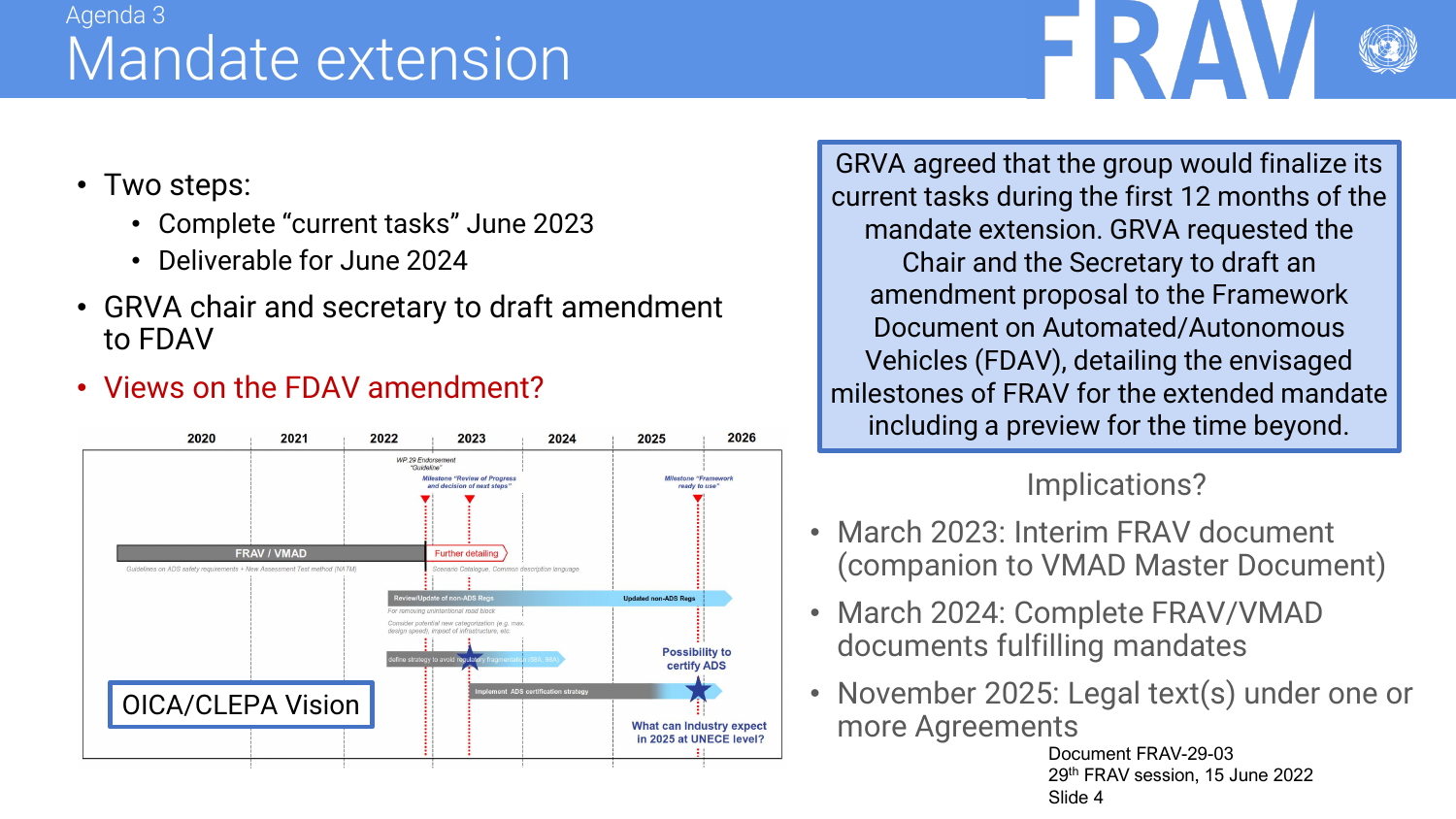## Agenda 3 Mandate extension

|--|

| Title                                                                   | Description of work /<br>ECE/TRANS/WP.29/2019/2                                                                                                                                                                                                                                                                                                                                                                                                                                          | Corresponding<br>principles/elements                                                                                                                                               | Allocation to                             | Main targets                          | <b>Activities</b>                                                                                                                                                                         |                                                                                                                                                          | Deliverable/<br>Deadline for                                                                                                                                             |
|-------------------------------------------------------------------------|------------------------------------------------------------------------------------------------------------------------------------------------------------------------------------------------------------------------------------------------------------------------------------------------------------------------------------------------------------------------------------------------------------------------------------------------------------------------------------------|------------------------------------------------------------------------------------------------------------------------------------------------------------------------------------|-------------------------------------------|---------------------------------------|-------------------------------------------------------------------------------------------------------------------------------------------------------------------------------------------|----------------------------------------------------------------------------------------------------------------------------------------------------------|--------------------------------------------------------------------------------------------------------------------------------------------------------------------------|
|                                                                         |                                                                                                                                                                                                                                                                                                                                                                                                                                                                                          |                                                                                                                                                                                    |                                           |                                       | <b>Current</b> activities                                                                                                                                                                 | <b>Future Activities</b>                                                                                                                                 | submission to<br><b>WP29</b>                                                                                                                                             |
| Functional<br>Requirements<br>for automated/<br>autonomous<br>vehicles) | This work item should cover<br>the functional requirements<br>for the combination of the<br>different functions for<br>driving: longitudinal control<br>(acceleration, braking and<br>road speed), lateral control<br>(lane discipline),<br>environment monitoring<br>(headway, side, rear),<br>minimum risk manoeuvre,<br>transition demand, HMI<br>(internal and external) and<br>driver monitoring.<br>This work item should also<br>cover the requirements for<br>Functional Safety. | a. System safety<br>b. Failsafe Response<br>c. HMI /Operator<br>information<br>d. OEDR<br>(Functional<br>Requirements)<br>e. Operational<br>Design Domain<br>Terms of<br>Reference | GRVA/<br><b>FRAV</b><br>informal<br>group | Automated /<br>Autonomous<br>vehicles | Identification and<br>definition of high-level<br>performance<br>requirements for ADS<br>High-level definition<br>of safety of ADS and<br>mandatory<br>manufacturer<br>description of ADS | Draft initial WP.29<br>guidelines for ADS safety<br>requirements based on<br>"current activities"<br>including the requirements<br>on motorway use case. | March 2021<br>March 2021<br>GRVA of<br>September 2021<br>for delivery to<br>WP.29 of<br>November 2021<br>(information)/<br>March 2022<br>(endorsement)<br><b>GRVA</b> of |
|                                                                         |                                                                                                                                                                                                                                                                                                                                                                                                                                                                                          |                                                                                                                                                                                    |                                           |                                       |                                                                                                                                                                                           | Proposal for WP.29 guidelines<br>on ADS safety requirements                                                                                              | February 2022<br>for delivery to<br>WP.29 of                                                                                                                             |
|                                                                         | FRAV deliverables as adopted in November 2021 (WP.29/2021/151)                                                                                                                                                                                                                                                                                                                                                                                                                           |                                                                                                                                                                                    |                                           |                                       |                                                                                                                                                                                           |                                                                                                                                                          | March 2022<br>$(information)$ /<br><b>June 2022</b><br>(endorsement)                                                                                                     |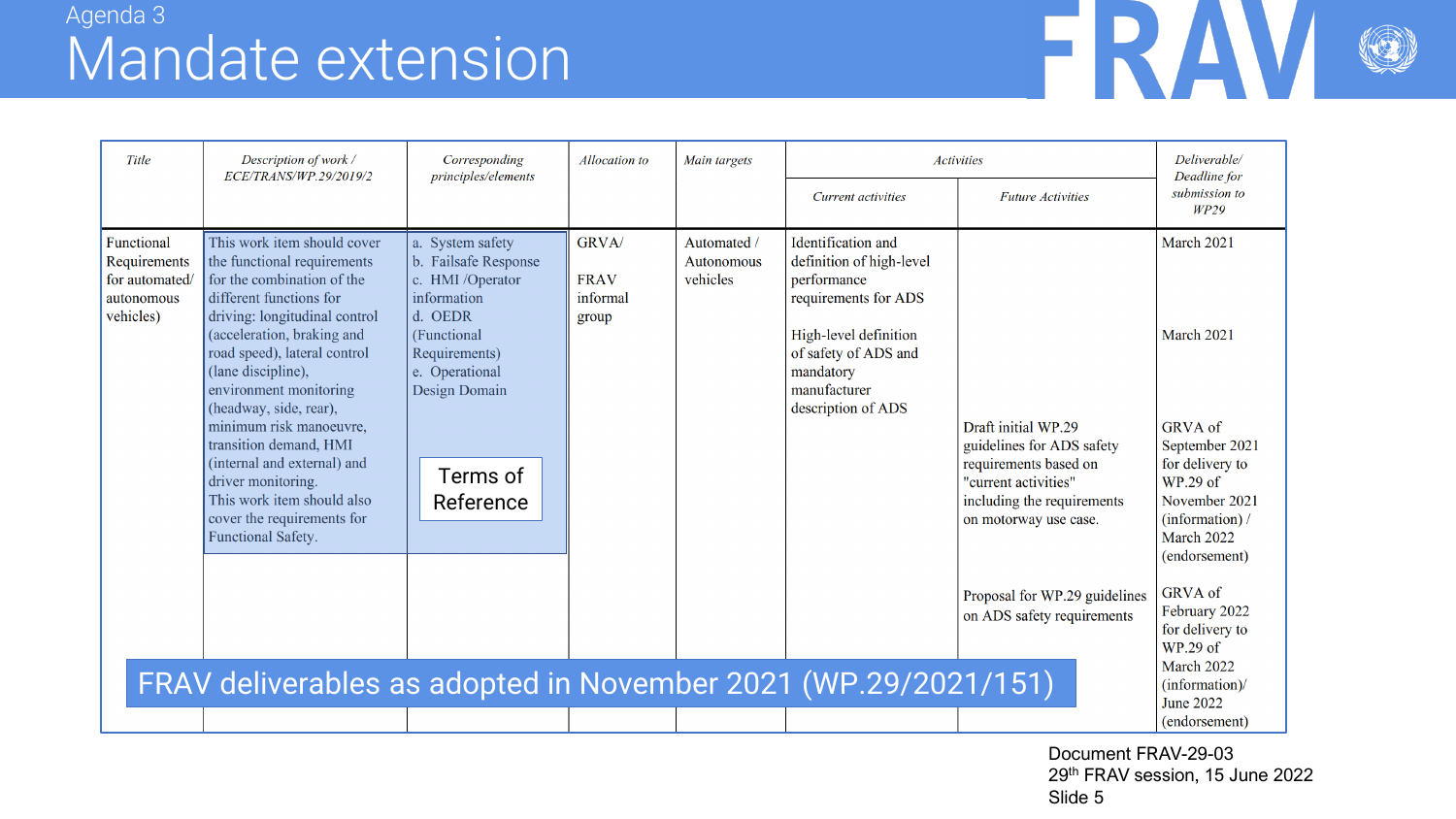# Agenda 4 FRAV work plan



- Propose to hold face-to-face session in July
	- Define work plan: mandate, milestones, status of work, open issues, objectives, paths, organization…
	- 19-21 July available at OICA facilities in Paris
		- Dates conflict with TRB-ACTS in California
		- Prior week not feasible in Paris (Bastille Day on 14<sup>th</sup>)
		- Following week not feasible (experts unavailable)
- Preliminary input?
	- Vision for Document 5 by March 2023…
	- Agenda/structure for FRAV-30 discussions…
	- Issues, hurdles on the critical path…
	- Views on March 2024 deliverable and cooperation with VMAD…